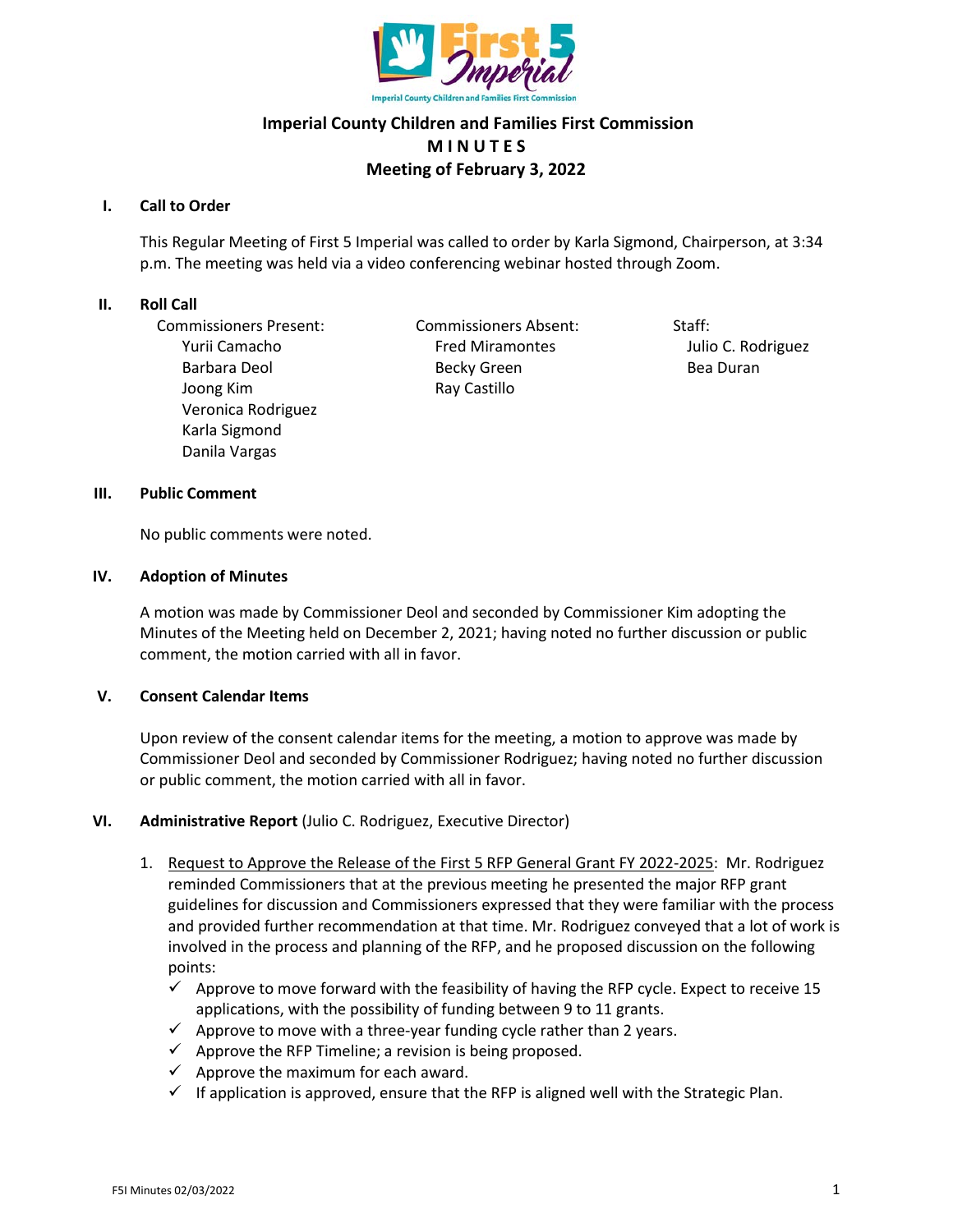A motion to approve the release of the First 5 RFP for General Grant FY 2022-2025 as discussed was made by Commissioner Deol and it was seconded by Commissioner Vargas.

Commissioner Sigmond commented that she agrees with moving forward with the application as there is a need in the community; she noted that Covid is still an issue and now, more than ever, children and families need our support. Regarding the recommendation for a three-year cycle; Commissioner Sigmond stated that some agencies are slower to implement and need more time to get going; she stated that three years is a good time.

Commissioner Deol stated that the Commission has the ability to support children through this RFP and she hopes that a variety of applications are submitted. She also agrees with moving forward with a three-year funding cycle. She stated that if agencies are starting from scratch, they will need more time to get everything lined up and will need funds to get going.

In reference to the timeline, Mr. Rodriguez is asking to revise the deadline date that was set for the submission of the Letter of Intent to Apply to February  $28<sup>th</sup>$ . He is also asking to move the technical assistance workshop one week up, and to schedule the workshop in the evening from 6 pm to 8 pm thereby allowing more individuals to participate.

Discussion further continued regarding setting the maximum funding allowed; Mr. Rodriguez advised that currently the maximum amount is set at \$250,000 per year and is asking the Commission if they would like to consider decreasing the amount to \$200,000. He further explained that the average funding trend has been \$150,000 per grant.

Mr. Kim recommends leaving the amount at \$250,000. He advised that the Commission can make adjustments to the budgets when approving the projects, and during the process we may be able to fund more agencies.

Commissioner Rodriguez would like to recommend that the guidelines be more clear on the award amounts. She advises clarifying that funding is set as \$1.5 per year, \$4.5 for three years with a maximum award of \$250,000 per year. She suggested that this may provide us more viable applicants once they see that there is enough funding to cover the 3 years.

Mr. Rodriguez noted that contracts with grantees are done every year, this gives the grantees the opportunity to address their budgets. Projects are encouraged to revisit their Year 2 budgets during the re-contracting period.

Having noted no further discussion, Commissioners moved forward with their vote. The motion was approved by all members present.

2. Request to Approve the Agreement for Special Services for RFP Evaluators: At this time, Mr. Rodriguez sought approval of the Agreement that will be used for the hiring of evaluators. He explained the process for contracting with the evaluators and further advised that the evaluators are recruited based on their evaluation experience with other First 5 counties. The primary background experience for the evaluators is related to child development, early child health or program evaluation. Mr. Rodriguez is asking the Commission to consider increasing the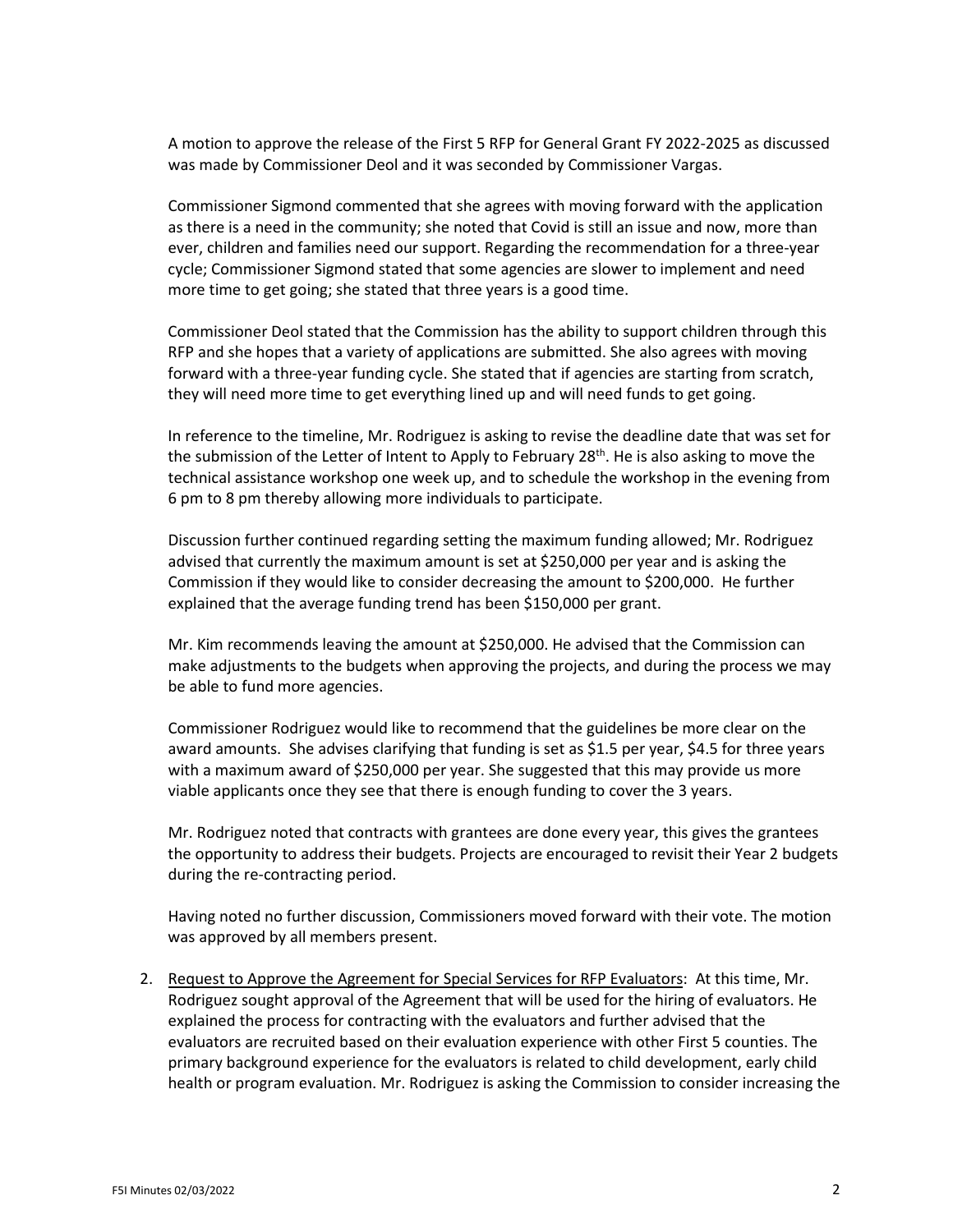per hour compensation rate to \$65.00 per hour; the previous rate paid to evaluators was \$60.00 hourly. He is planning to have an evaluation team in place by March 25<sup>th</sup>.

A motion to approve the Agreement for Special Services for RFP Evaluators at the compensation rate of \$65.00 hourly was made by Commissioner Kim and it was seconded by Commissioner Deol; having noted no further discussion, the motion passed with all in favor.

- 3. Request to Approve the First 5 Imperial Strategic Plan 2022: Mr. Rodriguez explained that the Strategic Plan is finished aside from having to include a table of contents, a background section, an introduction section, re-numbering charts and some editing. He went on to explain the data drawn from Healthy People 2030 indicators as well as the State of California rates. He gave examples of indicators that were not available at a state level, and other data what was available, for example data was derived from the Public Health Department, such as asthma rates and immunization goals and indicators. Mr. Rodriguez talked about the changes in the new plan in comparison to the previous one and provided a brief summary of the following:
	- $\checkmark$  Result Area 1: Strengthening of Families which focuses on family functioning activities.
	- $\checkmark$  Result Area 2: Early Care and Education which addresses access to childcare, early education and provider support.
	- $\checkmark$  Result Area 3: Improved Child Health category with focuses on prenatal care, breastfeeding issues, nutrition issues such as obesity, and addresses children with special needs.
	- $\checkmark$  The Matrix which addresses the Result Areas.

Mr. Rodriguez lastly added that he would have wanted to have included data from the "State of Children Report" that was to be completed in partnership with San Bernardino and Riverside First 5 Counties; however, the report is still not available. He added that if there are any proposed changes to include this information in the Strategic Plan these will be brought at a later time.

A motion was made by Commissioner Kim and it was seconded by Commissioner Deol approving the First 5 Imperial Strategic Plan; having noted no further discussion or public comment, the motion carried with all in favor.

4. Request to Approve the Release of the Community Development Mini-Grant FY 2022-2023: Mr. Rodriguez asked Commissioners if they wished to move forward with releasing the mini-grant. He stated that the mini-grant guidelines were prepared with input which was provided at the previous meeting. The proposed timeline is to release the mini-grant on March  $1<sup>st</sup>$ , and the Step 1 deadline which is the Statement of Intent to Apply. Individual Statement of Intent to Apply forms submitted will be reviewed by the Commission on April 7th. The deadline for submittal of mini-grant applications will be May  $12<sup>th</sup>$ . The dates scheduled for the mini-grant do not conflict with the RFP major grant dates.

A motion was made by Commissioner Kim and it was seconded by Commissioner Vargas to release the Community Development Mini-Grant FY 2022-2023.

Commissioner Deol was concerned with the timing of releasing both applications. Mr. Rodriguez advised that there is a lot of work and planning with releasing both applications but it is something they have done in the past. He doesn't feel there will be any confusion for agencies wishing to apply.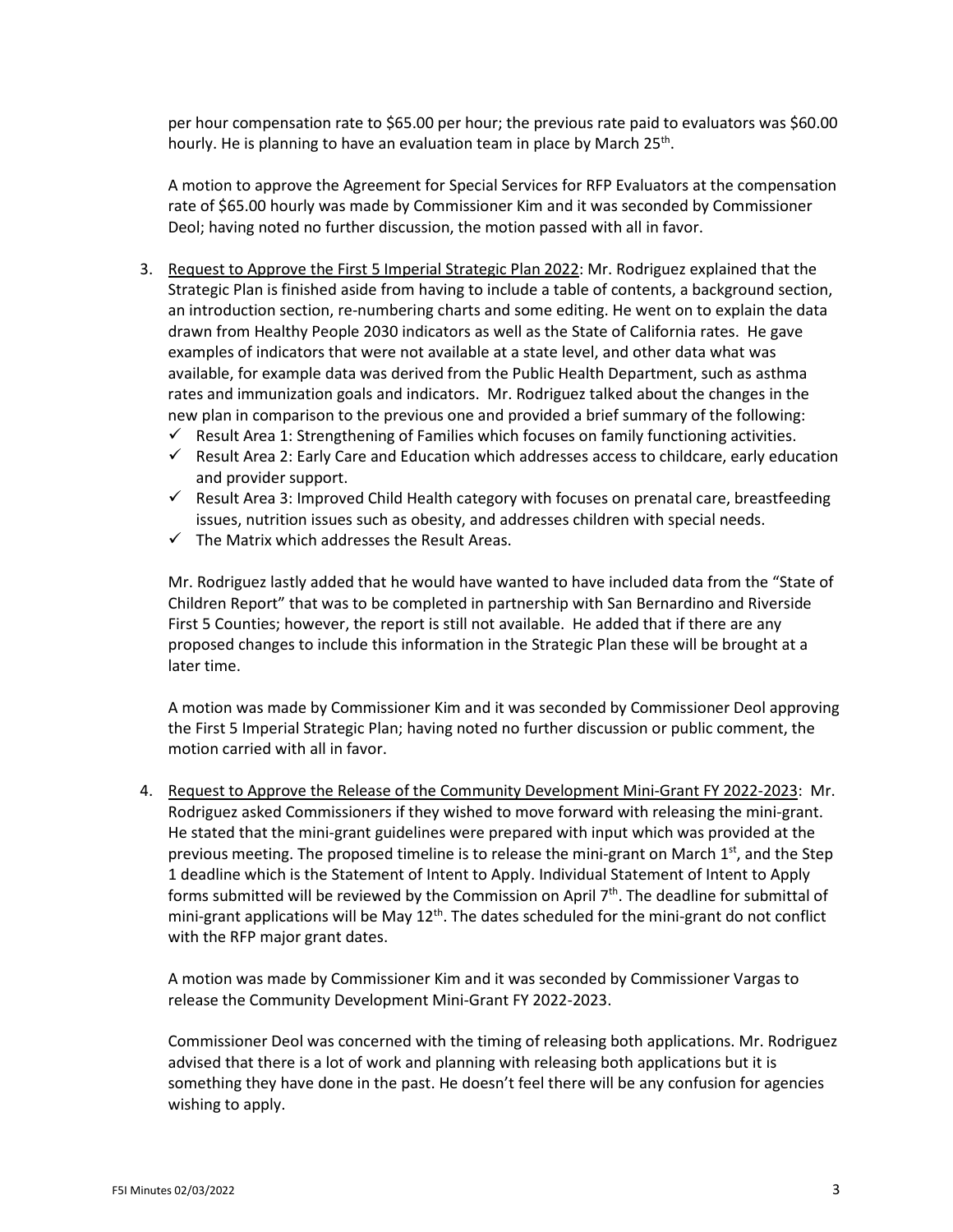Having noted no further discussion, the motion was approved with all in favor.

5. Request to Approve the Administrative Costs Report FY 2020-2021: Mr. Rodriguez presented the administrative costs report that was revised as per the request of the auditors from Fechter and Company. The revised document was included in the packet. He advised that the report had to be adjusted in order to match the audit report. As a result, administrative costs went down 0.2%.

Mr. Kim sought clarification on the administrative costs percentage; he stated that the costs were probably low because the Commission does not offer a retirement system to its employees. He is asking the Commission to look into this issue further.

Commissioner Sigmond suggested that they move forward with the approval and bring this item back for discussion at another meeting.

A motion was made by Commissioner Kim and it was seconded by Commissioner Rodriguez to approve the Administrative Costs Report FY 2020-2021 as presented; having noted no further discussion, the motion passed with all in favor.

6. Request to Retain Services of Office Supervisor Position Remotely through July 2022: Mr. Rodriguez announced that Bea Duran, Office Supervisor, had recently relocated and is working remotely; he is seeking approval from the Commission to extend her contract so that she can continue working remotely up through July 2022.

A motion was made by Commissioner Kim and it was seconded by Commissioner Rodriguez to approve the request to retain the services of the Office Supervisor position remotely through July 2022.

Brief discussion continued about the role and duties of the position, Commissioner Sigmond asked if a clerical position could be filled now to alleviate some of the in-office duties. Commissioner Rodriguez stated that she had no issue with the extension and also expressed concern for in-person support in the interim; she is recommending that the Director assess this matter further.

Having noted no further discussion, the motion carried with all in favor.

7. Form 700 – 2021 Statement of Economic Interest: Mr. Rodriguez advised Commissioners that the annual Form 700 Statement of Economic Interest was due on April 1, 2022; and is asking Commissioners to complete and submit their forms to the Commission office. The instruction manual and the Form was included in the packet for reference.

#### **VII. Commissioner Comments**

No comments were noted at this time.